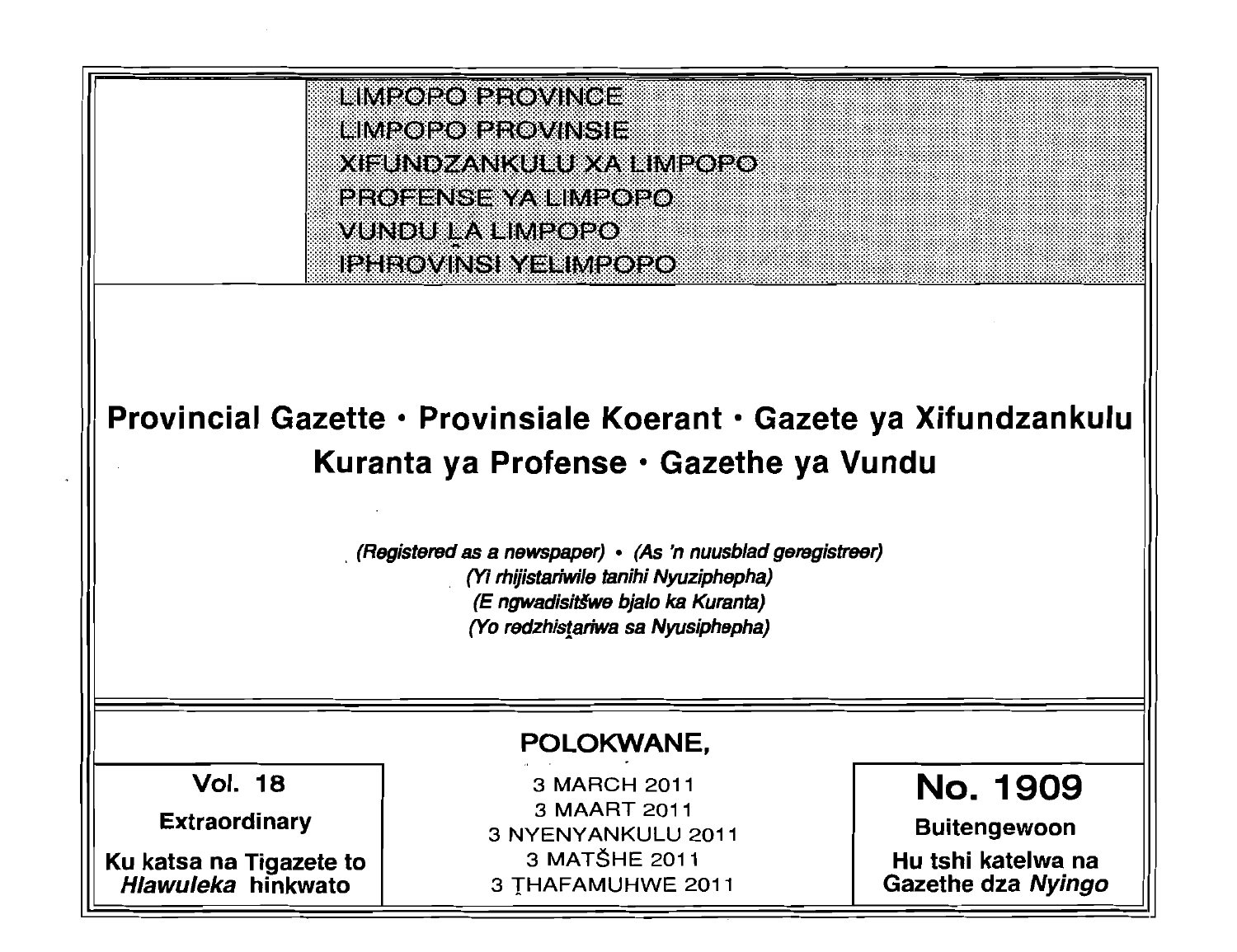#### IMPORTANT NOTICE

The Government Printing Works will not be held responsible for faxed documents not received due to errors on the fax machine or faxes received which are unclear or incomplete. Please be advised that an "OK" slip, received from a fax machine, will not be accepted as proof that documents were received by the GPW for printing. If documents are faxed to the GPW it will be the sender's responsibility to phone and confirm that the documents were received in good order.

Furthermore the Government Printing Works will also not be held responsible for cancellations and amendments which have not been done on original documents received from clients.

| No. |                       | Page<br>No. | Gazette<br>No. |  |
|-----|-----------------------|-------------|----------------|--|
|     | <b>GENERAL NOTICE</b> |             |                |  |
| 72  |                       |             | 1909           |  |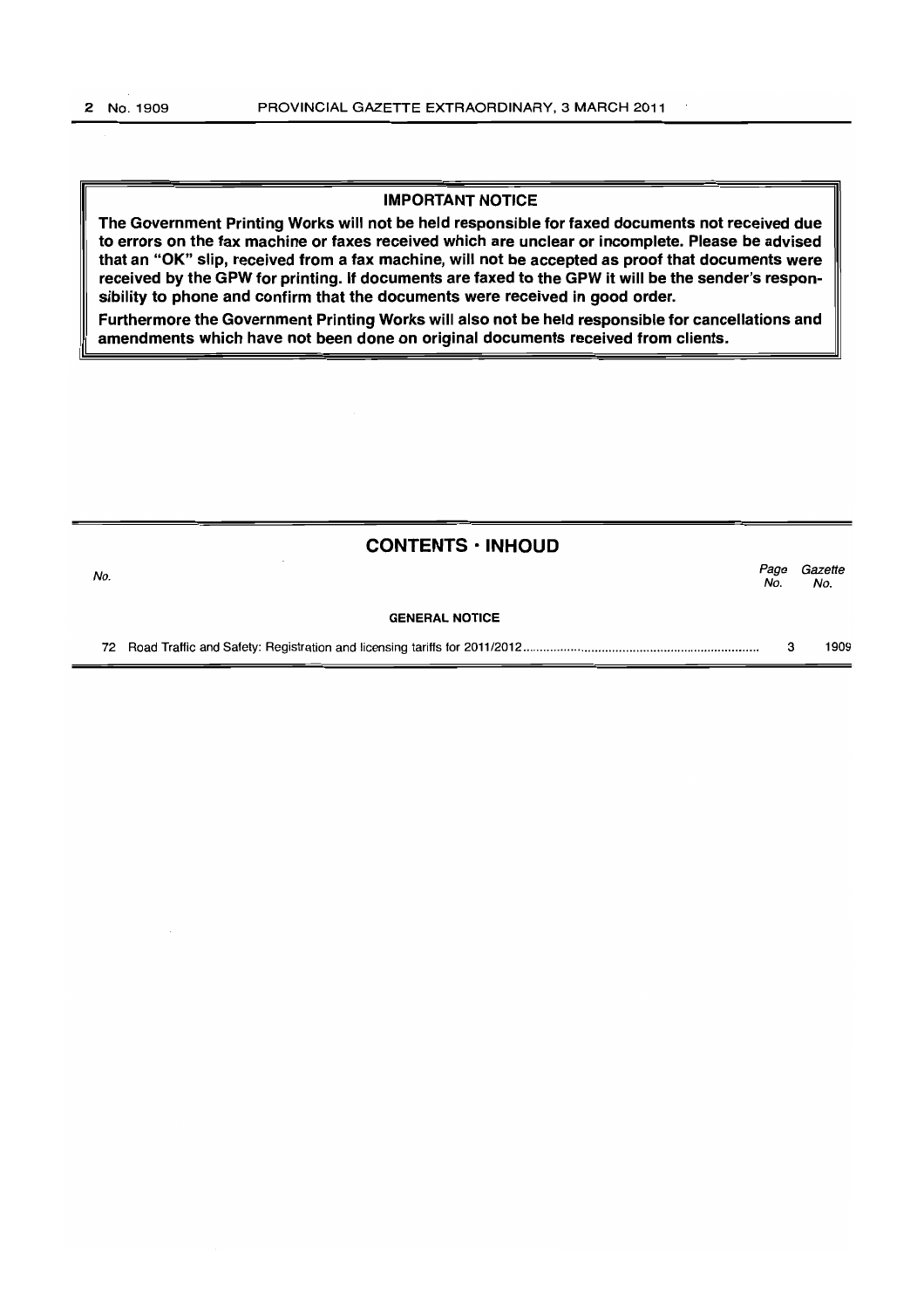# GENERAL NOTICE

### NOTICE 72 OF 2011

Notice is hereby given for the Increase of tariffs and fees for the Depart;ment of Roads and Transport,in Limpopo Province.

## ROAD TRAFFIC AND SAFETY REGISTRATION AND LICENSING TARIFFS FOR 2011/2012

## TABLE 1: MISCELLANEOUS FEES

| IT<br>E<br>M   |                                                                                                                                                                            | 2010/11                  | 2011/12                   | <b>SECTION OF ACT OR</b><br><b>REGULATION</b>  |
|----------------|----------------------------------------------------------------------------------------------------------------------------------------------------------------------------|--------------------------|---------------------------|------------------------------------------------|
| $\overline{1}$ | Application for<br>registration as an<br>inspector of licenses,<br>examiners of<br>vehicles, examiner<br>for drivers licenses,<br>traffic officer or<br>NaTIS officer/user | R89                      | R93                       | Sec 4 (2) of the RTA, 1989 (act 29 of<br>1989) |
| 2              | Application for a<br>learners license<br>(excluding issue of a<br>learners license)<br>including test                                                                      | R149                     | R <sub>159</sub>          | Sec. 17(1) (2) and Reg 105(1) (d)              |
| 3              | <b>Issue of a learners</b><br>license                                                                                                                                      | R54                      | <b>R57</b>                | Sec 17(3) and Reg 105 (1)                      |
| 4              | Application for a<br>drivers license<br>(excluding issue of a<br>card of a driving<br>license card)<br>including test in the<br>case of:                                   |                          |                           | Sec 18 (1) and Reg 106 (1) (d)                 |
|                | $(a)$ code C1, C,<br>EC1 or EC<br>(b) code B or EB                                                                                                                         | R203<br>R <sub>203</sub> | R216<br>R <sub>2</sub> 16 |                                                |
| 5              | (c) code A1 or A<br>(a) Issue of                                                                                                                                           | R163<br>R203             | R174<br>R216              | Sec 18(4), 25 (3), 23, 19, 20 Reg. 106(3)      |
|                | driving license<br>card,<br>substitution of<br>drivers license.<br>with the period<br>referred to in                                                                       |                          |                           | (b) and Reg 108(1)<br>Sec 19 Reg 111,112A      |
|                | regulation 102<br>$(1)$ (b) or                                                                                                                                             |                          |                           |                                                |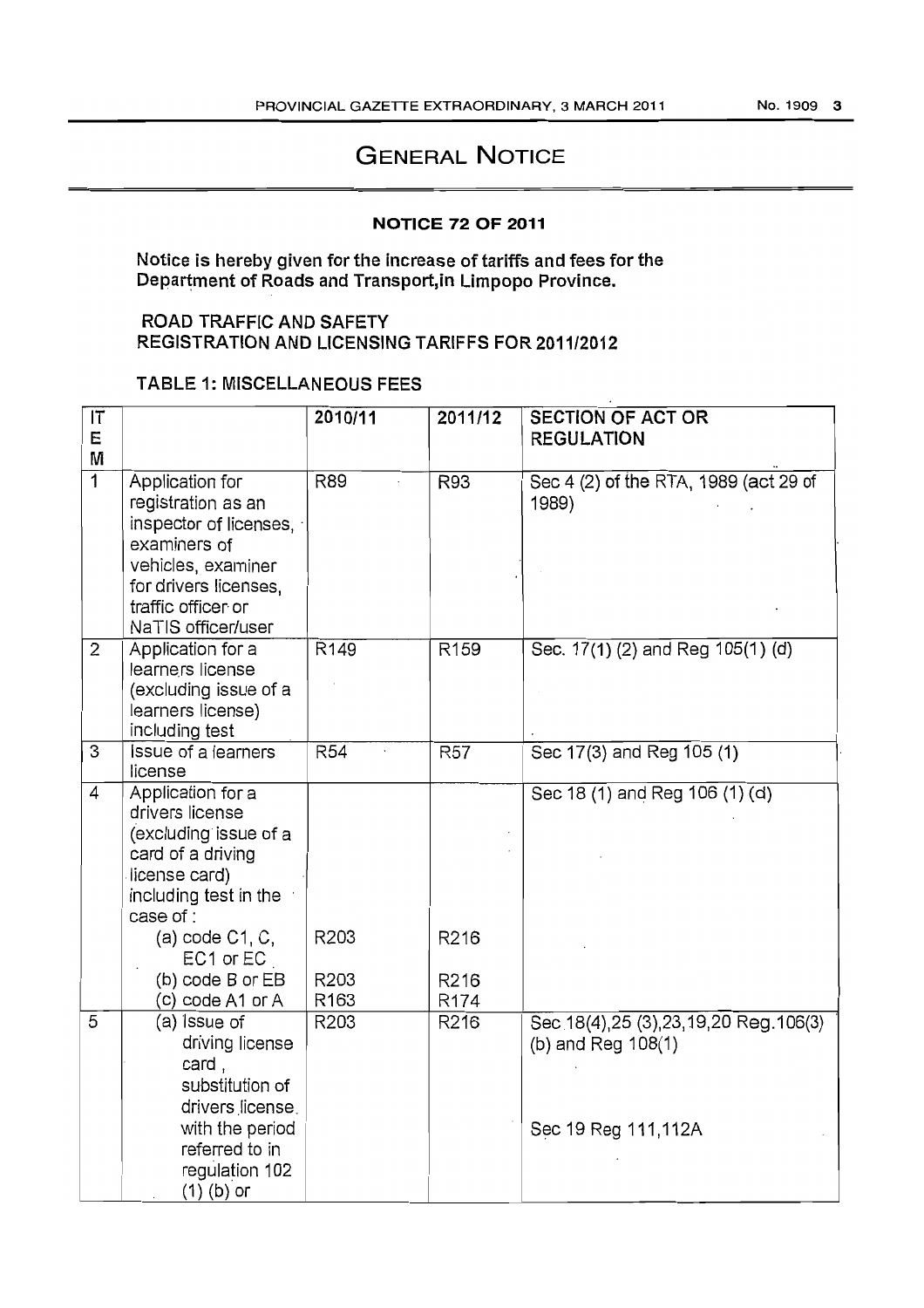|                | license by<br>virtue of<br>foreign or<br>Government<br>driver's<br>license<br>(b) Substitution of<br>driver's<br>license<br>outside the<br>period referred<br>to in<br>Regulation<br>102(1)(b) |                |                          |                                     |
|----------------|------------------------------------------------------------------------------------------------------------------------------------------------------------------------------------------------|----------------|--------------------------|-------------------------------------|
| 6              | Application for<br>registration of a<br>driver's license<br>testing centre                                                                                                                     | R11 300        | R11 300                  | Sec 8A, 9<br>Reg.91,92,93           |
| $\overline{7}$ | Application for form<br><b>TDL</b>                                                                                                                                                             | <b>R85</b>     | <b>R85</b>               | Regulation 1000                     |
| 8              | Issue of engine or<br>chassis number                                                                                                                                                           | $\overline{a}$ | $\overline{\phantom{0}}$ | Regulation 56                       |
| 9              | Application and<br>examination for an<br>instructor 's<br>certificate                                                                                                                          | R235           | R249                     | Reg 250 of the RTA, (Act29 of 1989) |
| 10             | Issue of instructor<br>certificate                                                                                                                                                             | R94            | R94                      | Reg 114C(2)                         |
| 11             | (a) Application for<br>a professional<br>driving permit<br>(excluding<br>issue of a<br>driving license<br>card)                                                                                | R94            | <b>R99</b>               | Reg 118(2) (a)<br>Reg 119(1)        |
|                | (b) Issue of<br>professional<br>driving permit<br>on driving<br>license card                                                                                                                   | R212           | R <sub>2</sub> 12        |                                     |
| 12             | Application for<br>registration of vehicle<br>testing station                                                                                                                                  | R11301         | R11301                   | Sec 38 and 39                       |
| 13             | Application for<br>certificate of                                                                                                                                                              |                |                          | Regulations 139 and 141             |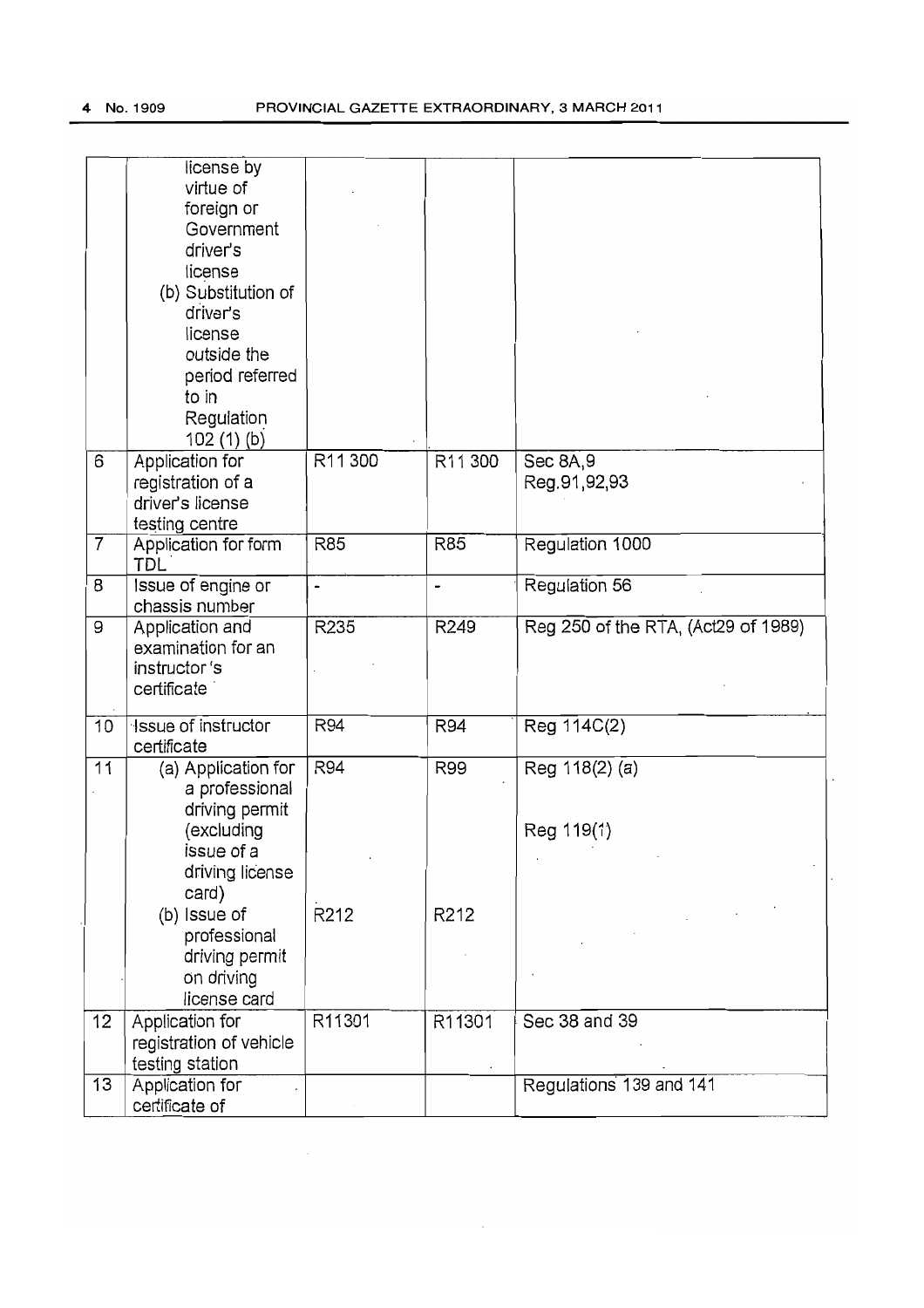|                 | roadworthiness test<br>in respect of:<br>(a) motor cycles,<br>motor tricycles<br>and motor<br>cycles with                     | <b>R89</b>                           | R93                                  |                |
|-----------------|-------------------------------------------------------------------------------------------------------------------------------|--------------------------------------|--------------------------------------|----------------|
|                 | cars<br>(b) buses<br>(c) goods<br>vehicles<br>c (excluding<br>trailers)                                                       | R <sub>187</sub><br>R <sub>165</sub> | R <sub>198</sub><br>R <sub>174</sub> |                |
|                 | (d) all another<br>motor vehicles<br>(including<br>trailers)                                                                  | R <sub>130</sub>                     | R138                                 |                |
| 14.             | Application for<br>certification of<br>roadworthiness test<br>at a testing station<br>which is not a<br>registering authority | -                                    |                                      | <b>Reg 141</b> |
| 15              | Issue of certification<br>of roadworthiness                                                                                   | $\overline{R76}$                     | <b>R81</b>                           | <b>Reg 143</b> |
| 16.             | Issue of form CRW<br>for a motor vehicle<br>not registered in RSA                                                             | <b>R76</b>                           | R81                                  | Reg 143        |
| 17              | Identification of an<br>operator                                                                                              | R <sub>101</sub>                     | R <sub>101</sub>                     | Sec 45         |
| 18              | Application for<br>duplicate permanent<br>operator card                                                                       | R <sub>101</sub>                     | R <sub>101</sub>                     | <b>Sec 45</b>  |
| 19              | Application for a new<br>operator and due to a<br>change of address or<br>change of<br>registration number                    | R76                                  | R76                                  | <b>Reg 270</b> |
| 20              | Cost of confirming<br>information                                                                                             | <b>R76</b>                           | R81                                  |                |
| 21 <sup>°</sup> | Issue of a duplicate<br>document in respect<br>Оf                                                                             |                                      |                                      |                |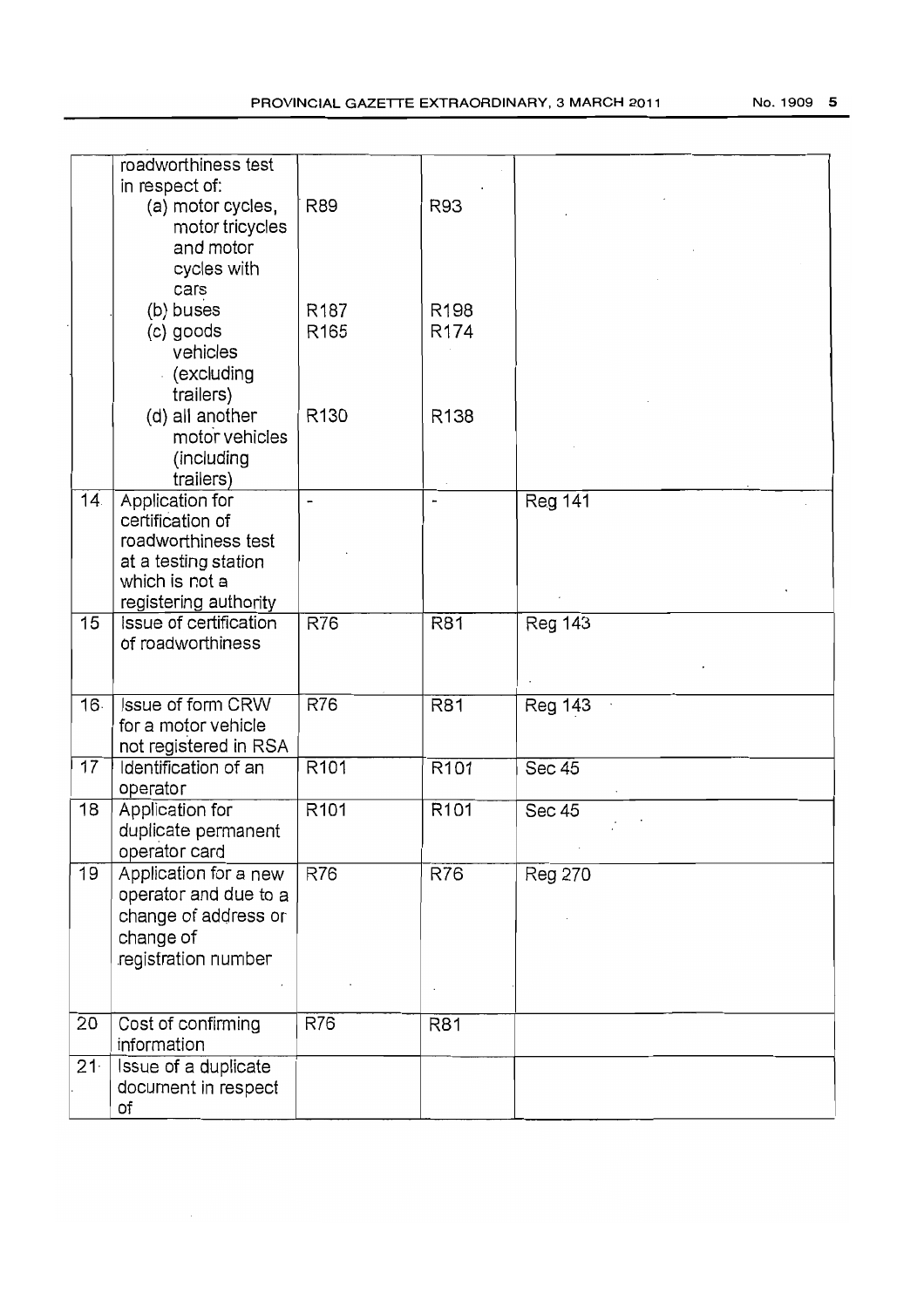|                 | (a) duplicate<br>registration<br>certificate in<br>case the<br>original is<br>destroyed,<br>misplaced or<br>lost<br>(b) any other<br>document                                              | R582<br>R202      | R618<br>R <sub>2</sub> 13 |                                       |
|-----------------|--------------------------------------------------------------------------------------------------------------------------------------------------------------------------------------------|-------------------|---------------------------|---------------------------------------|
| 22              | Application for<br>personal license<br>number as approved<br>by MEC responsible<br>for the Road Traffic<br>Act                                                                             | R <sub>1697</sub> | R1697                     | Reg 28                                |
| 23              | Application for<br>personal license<br>numbers, other than<br>a personal license<br>number referred to in<br>item 14, as approved<br>by the MEC<br>responsible for the<br>Road Traffic Act | R1136             | R1136                     | Reg 28                                |
| 24              | Application for the<br>allocation of<br>ordinary/ special/<br>personalized license<br>number to a motor                                                                                    | R <sub>148</sub>  | R156                      | Reg 28(3)                             |
| 25              | Application for<br>registration as<br>manufacturer,<br>importer or builder of<br>motor vehicles (MIB)                                                                                      | R11301            | R11301                    | Sec <sub>5</sub><br>Reg 38,39 (2) (b) |
| 26              | Duplicate certificate<br>of manufacturer,<br>importer and builder<br>of motor vehicles                                                                                                     | R204              | R216                      | Sec 5<br>Reg 38, 39, (2) (b)          |
| $\overline{27}$ | Application for<br>registration as<br>manufacturers of<br>number plates                                                                                                                    | R11301            | R11301                    | Reg 48, 49 (2) (b)                    |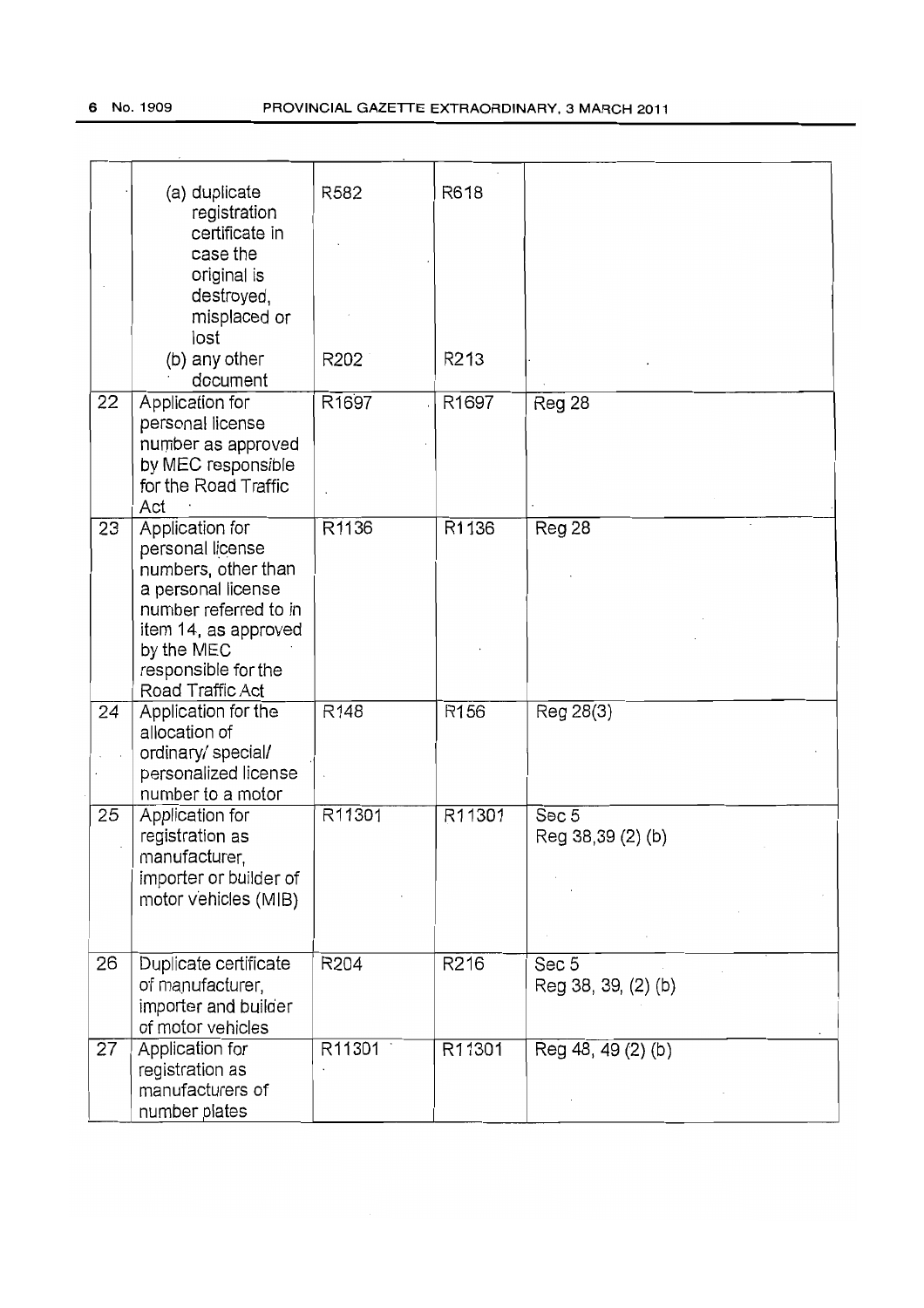| 28 | Duplicate certificate | R204 | R <sub>204</sub> | Reg 48, 49 (2) (b) |
|----|-----------------------|------|------------------|--------------------|
|    | of registration as    |      |                  |                    |
|    | manufacturer of       |      |                  |                    |
|    | number plates         |      |                  |                    |

## **Table 2: MOTOR VEHICLE REGISTRATION AND LICENSE FEES**

| <b>ITEM</b>    |                                                               | <b>KILOGRAM</b>    | <b>FEE</b>                           | FEE                      | <b>SECTION OF</b> |
|----------------|---------------------------------------------------------------|--------------------|--------------------------------------|--------------------------|-------------------|
|                |                                                               |                    |                                      |                          | <b>ACT</b>        |
|                |                                                               |                    |                                      |                          | <b>REGULATION</b> |
| $\overline{1}$ | <b>MOTOR VEHICLE</b>                                          |                    | <b>R90</b>                           | <b>R96</b>               | Reg 8             |
|                | <b>REGISTRATION FEE</b>                                       |                    |                                      |                          |                   |
| $\overline{2}$ | <b>MOTOR V/H LICENSE</b><br>FEE.                              |                    |                                      |                          |                   |
| 2.1            | Motor cycle, motor tricycle                                   |                    | R <sub>132</sub>                     | R <sub>141</sub>         | Reg.24            |
|                | and motor cycle referred to                                   |                    |                                      |                          |                   |
|                | in items                                                      |                    |                                      |                          |                   |
|                | 2.2, 2.3, 2.4, 2.5, 2.6, 2.7, 2.8, 2                          |                    |                                      |                          |                   |
|                | .9,2.10 or 3 of this schedule                                 |                    |                                      |                          |                   |
| 2.2            | A motor vehicle, other than                                   | $0 - 250$          | R <sub>126</sub>                     | R135                     |                   |
|                | a motor vehicle referred to                                   | 251-500<br>501-750 | R138                                 | R147<br>R <sub>159</sub> |                   |
|                | in items 2.1, 2.3, 2.4,<br>2.4, 2.6, 2.7, 2.8, 2.9, 2.10 or 3 | 751-1000           | R <sub>150</sub><br>R <sub>192</sub> | R204                     |                   |
|                | of this schedule, with a rate                                 | 1001-1250          | R216                                 | R228                     |                   |
|                | of                                                            | 1251-1500          | R <sub>264</sub>                     | R279                     |                   |
|                |                                                               | 1501-1750          | R312                                 | R330                     |                   |
|                |                                                               | 1751-2000          | R378                                 | R402                     |                   |
|                |                                                               | 2001-2250          | R276                                 | R597                     |                   |
|                |                                                               | 2251-2500          | R576                                 | R612                     |                   |
|                |                                                               | 2051-2750          | R630                                 | R669                     |                   |
|                |                                                               | 2751-3000          | R780                                 | R828                     |                   |
|                |                                                               | 3001-3250          | R852                                 | R903                     |                   |
|                |                                                               | 3251-3500          | <b>R960</b>                          | R <sub>1017</sub>        |                   |
|                |                                                               | 3501-3750          | R1104                                | R1170                    |                   |
|                |                                                               | 3751-4000          | R1224                                | R1296                    |                   |
|                |                                                               | 4001-4250          | R1344                                | R1425                    |                   |
|                |                                                               | 4251-4500          | R1488                                | R <sub>1578</sub>        |                   |
|                |                                                               | 4501-4750          | R1620                                | R1716                    |                   |
|                |                                                               | 4751-5000          | R <sub>1680</sub>                    | R1782.                   |                   |
|                |                                                               | 5001-5250          | R2556                                | R2709                    |                   |
|                |                                                               | 2521-5500          | R2844                                | R3015                    |                   |
|                |                                                               | 5501-5750          | R4380                                | R3327                    |                   |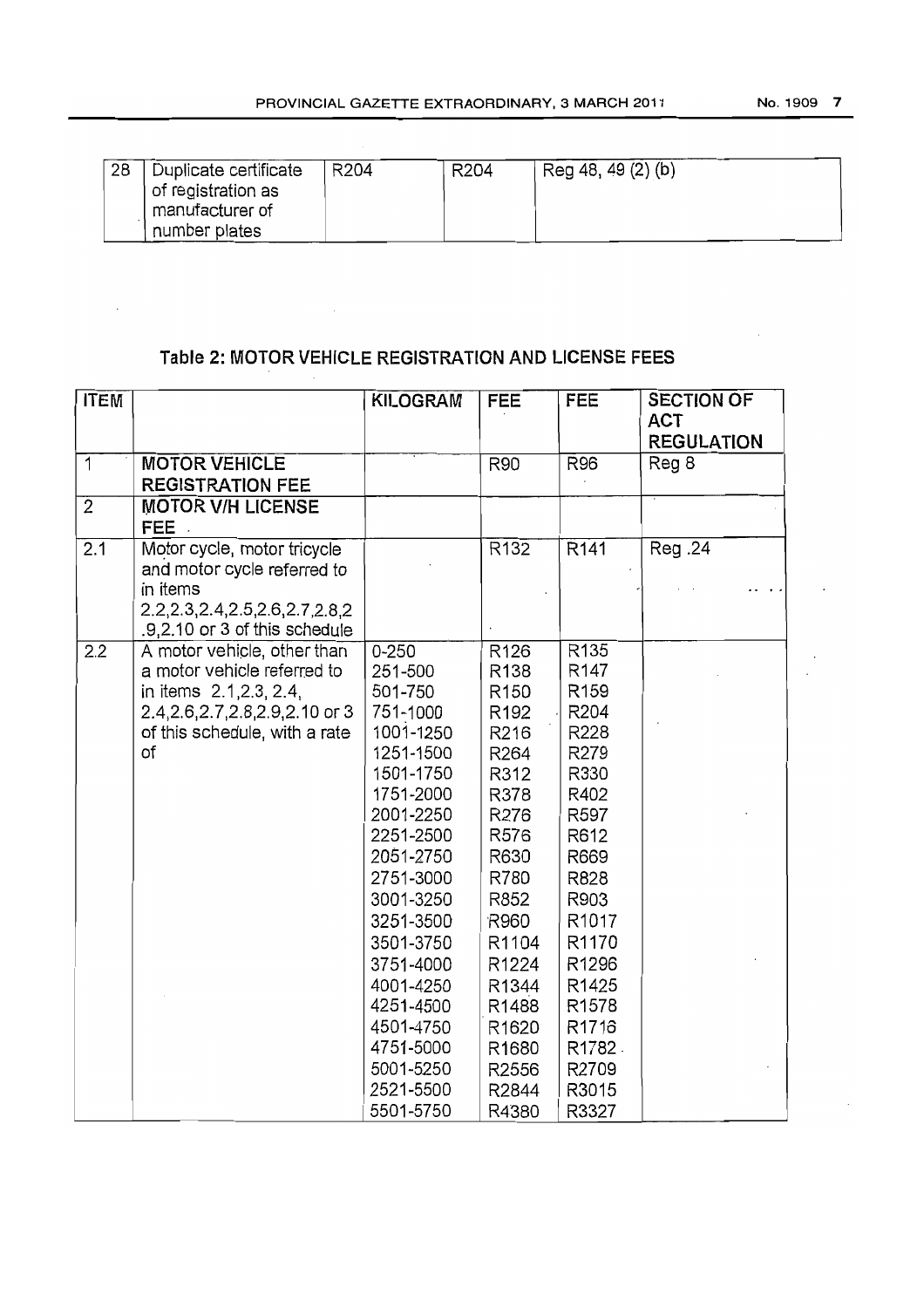|     |                                                                                                                                                                                                                                                                                                                                                            | 5751-6000<br>6001-6250<br>6251-6500<br>6501-6750<br>6751-7000<br>7001-7250<br>7251-7500<br>7501-8000<br>8001-8500<br>8501-9000<br>9001-9500<br>9501-10000<br>10001-10500<br>10501-11000<br>11001-11500<br>11501-12000                                                                              | R3360<br>R3588<br>R3972<br>R4272<br>R4716<br>R4860<br>R5172<br>R5700<br>R6372<br>R7104<br>R7836<br>R8568<br>R9468<br>R <sub>10392</sub><br>R11316<br>R12300                                    | R3561<br>R3906<br>R4209<br>R4527<br>R4998<br>R <sub>5</sub> 151<br>R5481<br>R6042<br>R6753<br>R7530<br>R8307<br>R9081<br>R10035<br>R11016<br>R11994<br>R13038                                                                                                                                                                                                                                                                                                |  |
|-----|------------------------------------------------------------------------------------------------------------------------------------------------------------------------------------------------------------------------------------------------------------------------------------------------------------------------------------------------------------|----------------------------------------------------------------------------------------------------------------------------------------------------------------------------------------------------------------------------------------------------------------------------------------------------|------------------------------------------------------------------------------------------------------------------------------------------------------------------------------------------------|--------------------------------------------------------------------------------------------------------------------------------------------------------------------------------------------------------------------------------------------------------------------------------------------------------------------------------------------------------------------------------------------------------------------------------------------------------------|--|
|     |                                                                                                                                                                                                                                                                                                                                                            | For each<br>additional<br>500<br>kilograms or<br>part thereof<br>above 12000<br>kilograms                                                                                                                                                                                                          | R1116                                                                                                                                                                                          | R1116                                                                                                                                                                                                                                                                                                                                                                                                                                                        |  |
| 2.3 | A trailer, other than a semi-<br>trailer, used by the owner<br>thereof solely for solely for<br>his own farming activities,<br>other than for the<br>conveyance of goods for<br>reward on a public road,<br>other than a motor vehicle<br>referred to in items<br>2.1, 2.2, 2.4, 2.5, 2.6, 2.7, 2.8, 2<br>.9,2.10 or 3 of this<br>schedule, with a rate of | $0 - 250$<br>251-500<br>501-750<br>751-1000<br>1001-1250<br>1251-1500<br>1501-1750<br>1751-2000<br>2001-2250<br>2251-2500<br>2051-2750<br>2751-3000<br>3001-3250<br>3251-3500<br>3501-3750<br>3751-4000<br>4001-4250<br>4251-4500<br>4501-4750<br>4751-5000<br>5001-5250<br>2521-5500<br>5501-5750 | R96<br>R96<br><b>R96</b><br><b>R96</b><br>R96<br>R96<br>R96<br>R96<br>R96<br>R96<br>R96<br><b>R96</b><br>R96<br>R <sub>96</sub><br>R96<br>R96<br>R96<br>R96<br>R96<br>R96<br>R96<br>R96<br>R96 | R <sub>102</sub><br>R <sub>102</sub><br>R <sub>102</sub><br>R102<br>R <sub>102</sub><br>R <sub>102</sub><br>R <sub>102</sub><br>R <sub>102</sub><br>R <sub>102</sub><br>R <sub>102</sub><br>R <sub>102</sub><br>R <sub>102</sub><br>R <sub>102</sub><br>R <sub>102</sub><br>R <sub>102</sub><br>R <sub>102</sub><br>R <sub>102</sub><br>R <sub>102</sub><br>R <sub>102</sub><br>R <sub>102</sub><br>R <sub>102</sub><br>R <sub>102</sub><br>R <sub>102</sub> |  |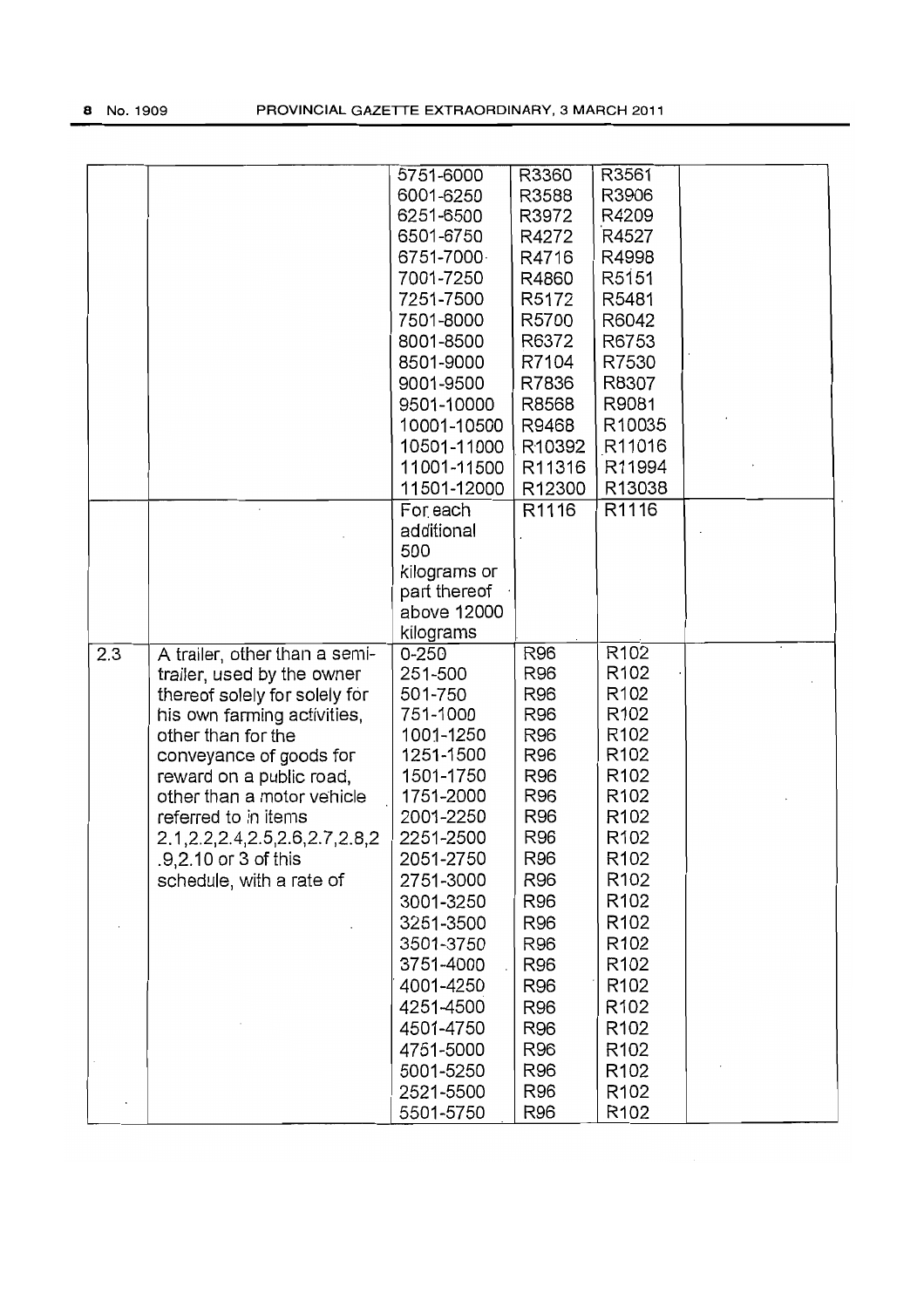|     |                                      | 5751-6000              | R96              | R <sub>102</sub>  |  |
|-----|--------------------------------------|------------------------|------------------|-------------------|--|
|     |                                      | 6001-6250              | R96              | R <sub>102</sub>  |  |
|     |                                      | 6251-6500              | R96              | R <sub>102</sub>  |  |
|     |                                      |                        |                  |                   |  |
|     |                                      | 6501-6750              | R96              | R <sub>102</sub>  |  |
|     |                                      | 6751-7000              | R96              | R <sub>102</sub>  |  |
|     |                                      | 7001-7250              | R96              | R <sub>102</sub>  |  |
|     |                                      | 7251-7500              | <b>R96</b>       | R <sub>102</sub>  |  |
|     |                                      |                        |                  |                   |  |
|     |                                      | 7501-8000              | <b>R96</b>       | R <sub>102</sub>  |  |
|     |                                      | 8001-8500              | R96              | R <sub>102</sub>  |  |
|     |                                      | 8501-9000              | R96              | R <sub>102</sub>  |  |
|     |                                      | 9001-9500              | R96              | R <sub>102</sub>  |  |
|     |                                      |                        |                  |                   |  |
|     |                                      | 9501-10000             | R96              | <b>R102</b>       |  |
|     |                                      | 10001-10500            | R96              | R <sub>102</sub>  |  |
|     |                                      | 10501-11000            | R96              | R <sub>102</sub>  |  |
|     |                                      | 11001-11500            | R96              | R102              |  |
|     |                                      | 11501-12000            | R432             | R459              |  |
|     |                                      |                        |                  |                   |  |
|     |                                      | For each               | R432             | R432              |  |
|     |                                      | additional             |                  |                   |  |
|     |                                      | 500                    |                  |                   |  |
|     |                                      |                        |                  |                   |  |
|     |                                      | kilograms or           |                  |                   |  |
|     |                                      | part thereof           |                  |                   |  |
|     |                                      | above 12000            |                  |                   |  |
|     |                                      |                        |                  |                   |  |
| 2.4 | A breakdown vehicle, other           | $0 - 250$              | R <sub>126</sub> | R <sub>135</sub>  |  |
|     | than a motor vehicle                 | 251-500                | R <sub>138</sub> | R <sub>147</sub>  |  |
|     |                                      |                        |                  |                   |  |
|     | referred to in items                 | 501-750                | R <sub>150</sub> | R <sub>159</sub>  |  |
|     | 2.1, 2.2, 2.3, 2.4, 2.5, 2.6, 2.7, 2 | 751-1000               | R <sub>192</sub> | R204              |  |
|     | .8, 2.9, 2.10 or 3 of this           | 1001-1250              | R216             | R228              |  |
|     | schedule with the rate of            | 1251-1500              | R <sub>264</sub> | R279              |  |
|     |                                      | 1501-1750              | R312             | R330              |  |
|     |                                      | 1751-2000              | R378             | R402              |  |
|     |                                      | 2001-2250              | R276             | R597.             |  |
|     |                                      |                        |                  |                   |  |
|     |                                      | 2251-2500              | R576             | R612              |  |
|     |                                      | 2051-2750              | R630             | R669              |  |
|     |                                      | 2751-3000              | R780             | R828              |  |
|     |                                      | 3001-3250              | R852             | R903              |  |
|     |                                      | 3251-3500              | R960             | R1017             |  |
|     |                                      |                        |                  |                   |  |
|     |                                      | 3501-3750              | R1104            | R1170             |  |
|     |                                      | 3751-4000              | R1224            | R1296             |  |
|     |                                      | 4001-4250              | R1344            | R1425             |  |
|     |                                      | 4251-4500              | R1488            | R <sub>1578</sub> |  |
|     |                                      | 4501-4750              | R1620            | R1716             |  |
|     |                                      |                        |                  |                   |  |
|     |                                      | 4751-5000              | R1680            | R1782             |  |
|     |                                      | 5001-5250              | R2556            | R2709             |  |
|     |                                      | 2521-5500<br>5501-5750 | R2844<br>R4380   | R3015<br>R3327    |  |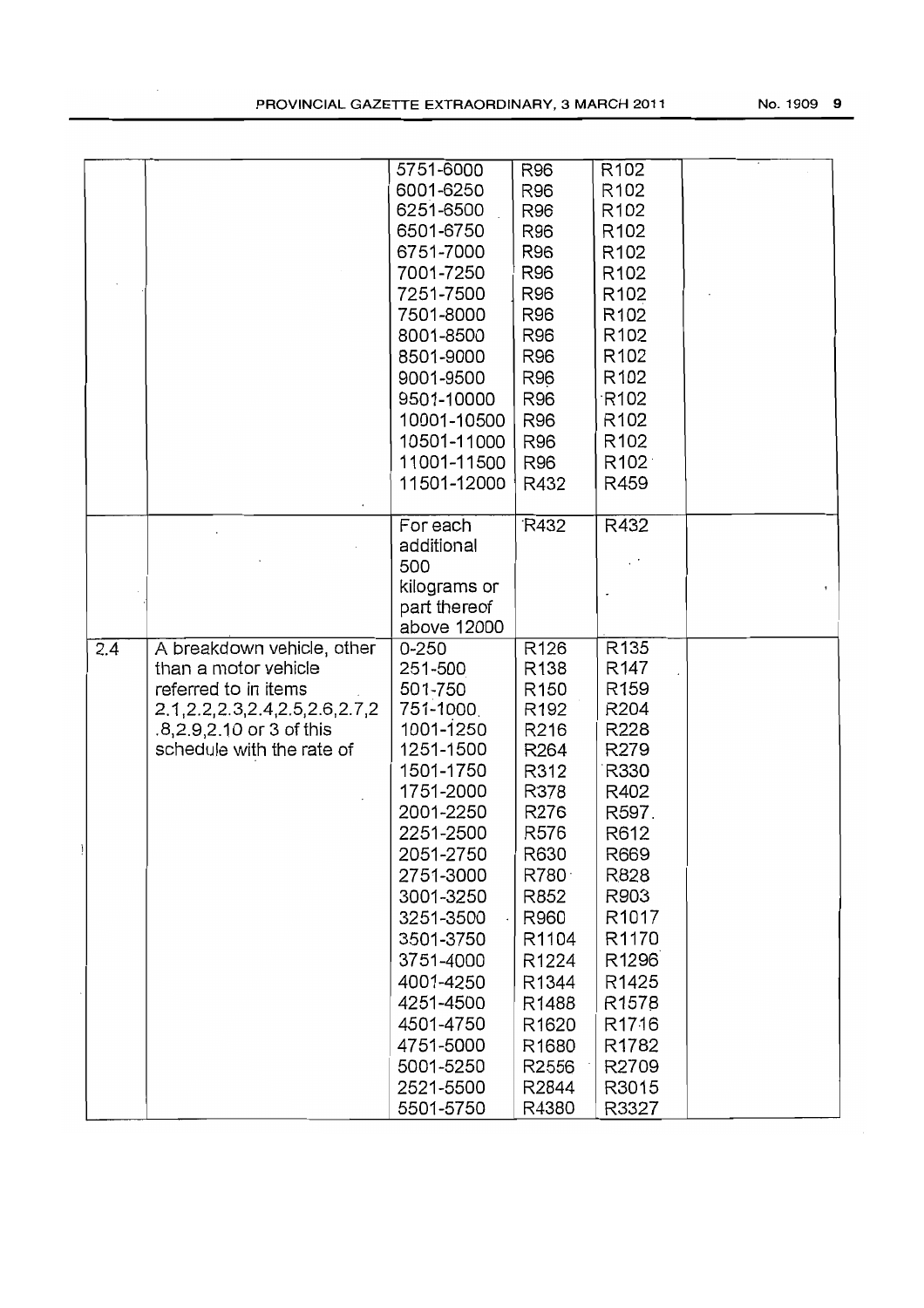|                  |                                                                                                                                                                                                                                                                                                                                                          | 5751-6000<br>6001-6250<br>6251-6500<br>6501-6750<br>6751-7000<br>7001-7250<br>7251-7500<br>7501-8000<br>8001-8500<br>8501-9000<br>9001-9500<br>9501-10000<br>10001-10500<br>10501-11000<br>11001-11500<br>11501-12000                                                                              | R3360<br>R3588<br>R3972<br>R4272<br>R4716<br>R4860<br>R5172<br>R5700<br>R6372<br>R7104<br>R7836<br>R8568<br>R9468<br>R10392<br>R11316<br>R12300                                                                                                           | R3561<br>R3906<br>R4209<br>R4527<br>R4998<br>R5151<br>R5481<br>R6042<br>R6753<br>R7530<br>R8307<br>R9081<br>R10035<br>R11016<br>R11994<br>R13038                                                                                                           |  |
|------------------|----------------------------------------------------------------------------------------------------------------------------------------------------------------------------------------------------------------------------------------------------------------------------------------------------------------------------------------------------------|----------------------------------------------------------------------------------------------------------------------------------------------------------------------------------------------------------------------------------------------------------------------------------------------------|-----------------------------------------------------------------------------------------------------------------------------------------------------------------------------------------------------------------------------------------------------------|------------------------------------------------------------------------------------------------------------------------------------------------------------------------------------------------------------------------------------------------------------|--|
|                  |                                                                                                                                                                                                                                                                                                                                                          | For each<br>additional<br>500<br>kilograms or<br>part thereof<br>above 12000<br>kilograms                                                                                                                                                                                                          | R1104                                                                                                                                                                                                                                                     | R1104                                                                                                                                                                                                                                                      |  |
| $\overline{2.5}$ | A truck-tractor, other than a<br>semi-trailer, used by the<br>owner thereof solely for his<br>own farming activities, other<br>than for the conveyance of<br>goods for reward on a<br>public road, other than a<br>motor vehicle referred to in<br>items $2.1$ ,<br>2.3, 2.4, 2.5, 2.6, 2.7, 2.8, 2.9, 2<br>.10 or 3 of this schedule,<br>with a tare of | $0 - 250$<br>251-500<br>501-750<br>751-1000<br>1001-1250<br>1251-1500<br>1501-1750<br>1751-2000<br>2001-2250<br>2251-2500<br>2051-2750<br>2751-3000<br>3001-3250<br>3251-3500<br>3501-3750<br>3751-4000<br>4001-4250<br>4251-4500<br>4501-4750<br>4751-5000<br>5001-5250<br>2521-5500<br>5501-5750 | R <sub>126</sub><br>R <sub>138</sub><br>R <sub>150</sub><br>R <sub>192</sub><br>R216<br>R <sub>264</sub><br>R312<br>R378<br>R276<br>R576<br>R630<br>R780<br>R852<br>R960<br>R1104<br>R1224<br>R1344<br>R1488<br>R1620<br>R1680<br>R2556<br>R2844<br>R4380 | R <sub>135</sub><br>R147<br>R <sub>159</sub><br>R204<br>R228<br>R279<br>R330<br>R402<br>R597<br>R612<br>R669<br>R828<br>R903<br>R1017<br>R <sub>1170</sub><br>R <sub>1296</sub><br>R1425<br>R <sub>1578</sub><br>R1716<br>R1782<br>R2709<br>R3015<br>R3327 |  |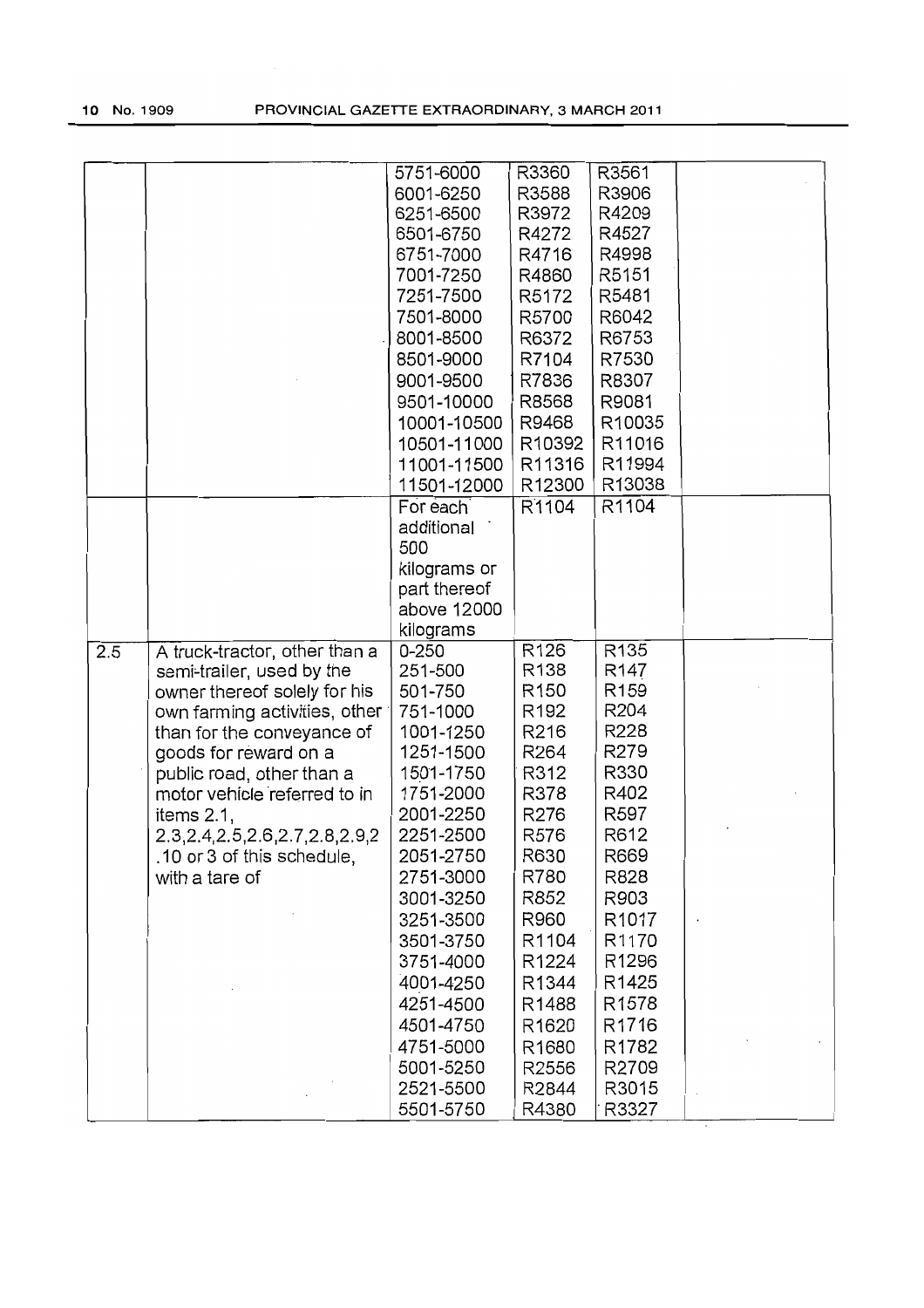|     |                                                                                                                                                                                                                                                                                                                                                                                | 5751-6000<br>6001-6250<br>6251-6500<br>6501-6750<br>6751-7000<br>7001-7250<br>7251-7500<br>7501-8000<br>8001-8500<br>8501-9000<br>9001-9500<br>9501-10000<br>10001-10500<br>10501-11000<br>11001-11500<br>11501-12000                                                    | R3360<br>R3588<br>R3972<br>R4272<br>R4716<br>R4860<br>R5172<br>R5700<br>R6372<br>R7104<br>R7836<br>R8568<br>R9468<br>R10392<br>R11316<br>R12300                                                                                                                              | R3561<br>R3906<br>R4209<br>R4527<br>R4998<br>R5151<br>R5481<br>R6042<br>R6753<br>R7530<br>R8307<br>R9081<br>R10035<br>R11016<br>R11994<br>R13038                                                                                                                 |  |
|-----|--------------------------------------------------------------------------------------------------------------------------------------------------------------------------------------------------------------------------------------------------------------------------------------------------------------------------------------------------------------------------------|--------------------------------------------------------------------------------------------------------------------------------------------------------------------------------------------------------------------------------------------------------------------------|------------------------------------------------------------------------------------------------------------------------------------------------------------------------------------------------------------------------------------------------------------------------------|------------------------------------------------------------------------------------------------------------------------------------------------------------------------------------------------------------------------------------------------------------------|--|
|     |                                                                                                                                                                                                                                                                                                                                                                                | For each<br>additional<br>500<br>kilograms or<br>part thereof<br>above 12000<br>kilograms                                                                                                                                                                                | R1104                                                                                                                                                                                                                                                                        | R1104                                                                                                                                                                                                                                                            |  |
| 2.6 | A truck-tractor, other than a<br>truck-tractor referred to in<br>items 2.5 used by the<br>owner thereof solely for his<br>own farming activities, other<br>than conveyance of goods<br>for reward on a public road,<br>other than a motor vehicles<br>referred to in items,<br>2.1, 2.2, 2.3, 2.4, 2.5, 2.6, 2.7, 2<br>.8, 2.9, 2.10 or 3 of this<br>schedule, with a tare of: | $0 - 250$<br>251-500<br>501-750<br>751-1000<br>1001-1250<br>1251-1500<br>1501-1750<br>1751-2000<br>2001-2250<br>2251-2500<br>2051-2750<br>2751-3000<br>3001-3250<br>3251-3500<br>3501-3750<br>3751-4000<br>4001-4250<br>4251-4500<br>4501-4750<br>4751-5000<br>5001-5250 | R126<br>R <sub>138</sub><br>R <sub>150</sub><br>R <sub>192</sub><br>R216<br>R <sub>264</sub><br>R312<br>R378<br>R276<br>R576<br>R630<br>R780<br>R852<br>R960<br>R1104<br>R <sub>1224</sub><br>R <sub>1344</sub><br>R <sub>1488</sub><br>R <sub>1620</sub><br>R1680.<br>R2556 | R <sub>135</sub><br>R <sub>147</sub><br>R <sub>159</sub><br>R <sub>204</sub><br>R228<br>R279<br>R330<br>R402<br>R597<br>R612<br>R669<br>R828<br>R903<br>R <sub>1017</sub><br>R1170<br>R1296<br>R1425<br>R <sub>1578</sub><br>R1716<br>R <sub>1782</sub><br>R2709 |  |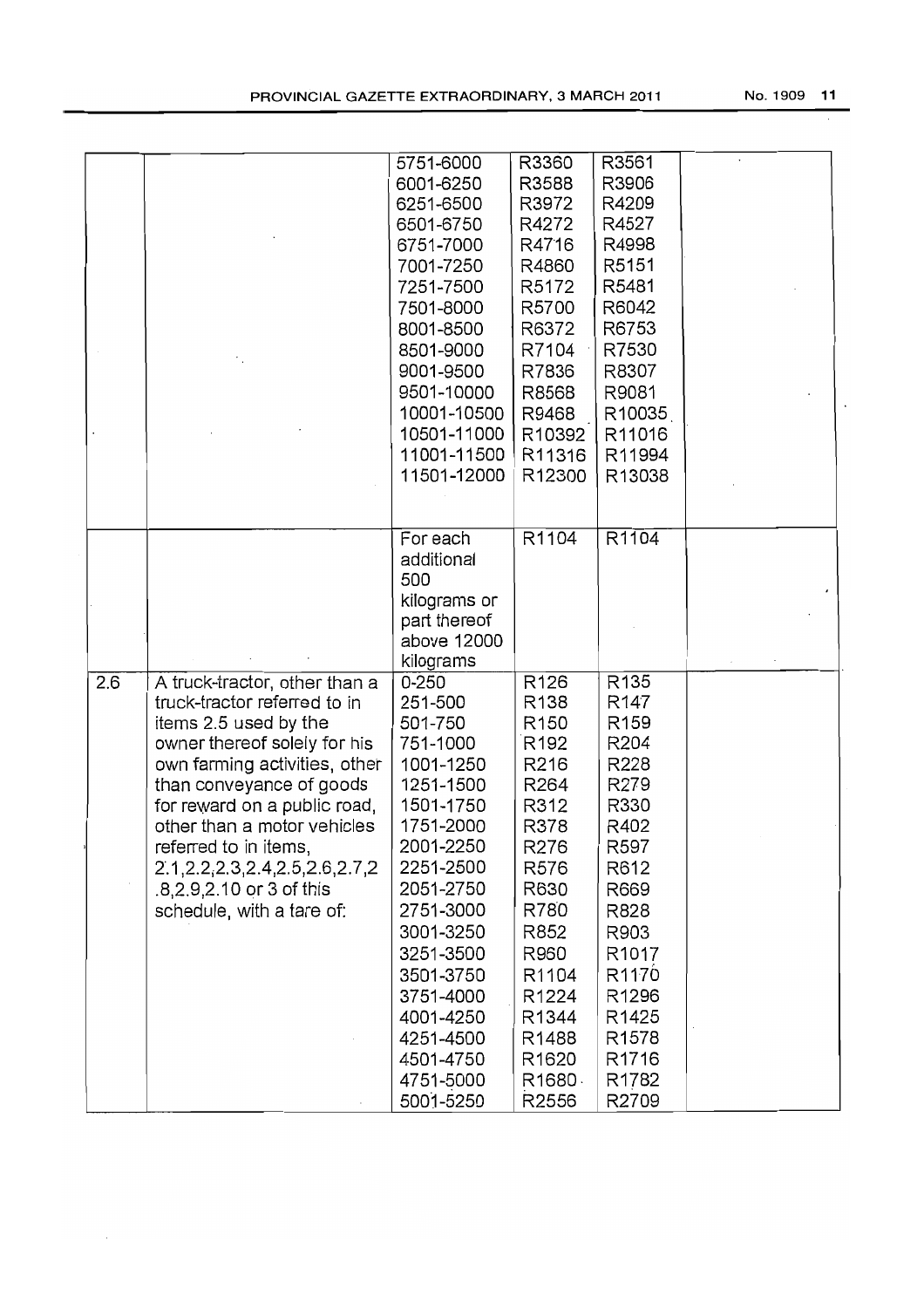|     |                                                                                                                                                            | 2521-5500<br>5501-5750<br>5751-6000<br>6001-6250<br>6251-6500<br>6501-6750<br>6751-7000<br>7001-7250<br>7251-7500<br>7501-8000<br>8001-8500<br>8501-9000<br>9001-9500<br>9501-10000<br>10001-10500<br>10501-11000<br>11001-11500<br>11501-12000<br>For each<br>additional<br>500<br>kilograms or<br>part thereof<br>above 12000 | R2844<br>R4380<br>R3360<br>R3588<br>R3972<br>R4272<br>R4716<br>R4860<br>R5172<br>R5700<br>R6372<br>R7104<br>R7836<br>R8568<br>R9468<br>R10392<br>R11316<br>R12300<br>R1104                                                              | R3015<br>R3327<br>R3561<br>R3906<br>R4209<br>R4527<br>R4998<br>R5151<br>R5481<br>R6042<br>R6753<br>R7530<br>R8307<br>R9081<br>R10035<br>R11016<br>R11994<br>R13038<br>R1104                                                                                      |  |
|-----|------------------------------------------------------------------------------------------------------------------------------------------------------------|---------------------------------------------------------------------------------------------------------------------------------------------------------------------------------------------------------------------------------------------------------------------------------------------------------------------------------|-----------------------------------------------------------------------------------------------------------------------------------------------------------------------------------------------------------------------------------------|------------------------------------------------------------------------------------------------------------------------------------------------------------------------------------------------------------------------------------------------------------------|--|
| 2.7 | A trailer other than a motor<br>vehicle referred to in items<br>2.1, 2.3, 2.4, 2.5, 2.6, 2.7, 2.8, 2<br>.9,2.10 or 3 of this<br>schedule, with a tare of : | kilograms<br>$0 - 250$<br>251-500<br>501-750<br>751-1000<br>1001-1250<br>1251-1500<br>1501-1750<br>1751-2000<br>2001-2250<br>2251-2500<br>2051-2750<br>2751-3000<br>3001-3250<br>3251-3500<br>3501-3750<br>3751-4000<br>4001-4250<br>4251-4500<br>4501-4750<br>4751-5000<br>5001-5250                                           | R <sub>126</sub><br>R <sub>138</sub><br>R <sub>150</sub><br>R <sub>192</sub><br>R216<br>R264<br>R312<br>R378<br>R276<br>R576<br>R630<br>R780<br>R852<br>R960<br>R1104<br>R1224<br>R1344<br>R1488<br>R1620<br>R <sub>1680</sub><br>R2556 | R <sub>135</sub><br>R <sub>147</sub><br>R <sub>159</sub><br>R <sub>204</sub><br>R228<br>R279<br>R330<br>R402<br>R597<br>R612<br>R669<br>R828<br>R903<br>R <sub>1017</sub><br>R1170<br>R1296<br>R1425<br>R <sub>1578</sub><br>R <sub>1716</sub><br>R1782<br>R2709 |  |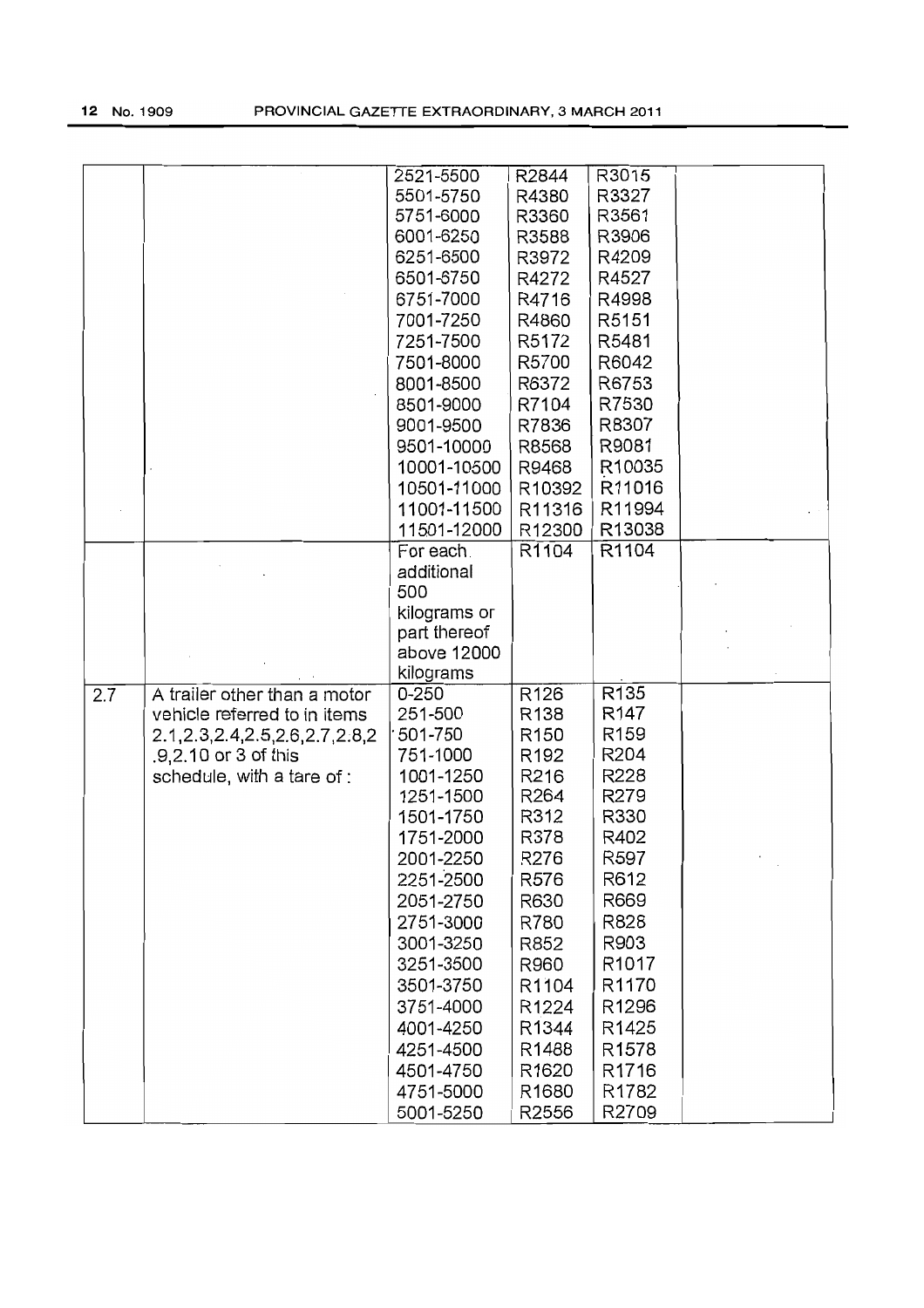|     |                                                                                                                                                                                                           | 2521-5500<br>5501-5750<br>5751-6000<br>6001-6250<br>6251-6500<br>6501-6750<br>6751-7000<br>7001-7250<br>7251-7500<br>7501-8000<br>8001-8500<br>8501-9000<br>9001-9500<br>9501-10000<br>10001-10500<br>10501-11000<br>11001-11500<br>11501-12000<br>For each<br>additional<br>500<br>kilograms or<br>part thereof<br>above 12000 | R2844<br>R4380<br>R3360<br>R3588<br>R3972<br>R4272<br>R4716<br>R4860<br>R5172<br>R5700<br>R6372<br>R7104<br>R7836<br>R8568<br>R9468<br>R10392<br>R11316<br>R12300<br>1104 | R3015<br>R3327<br>R3561<br>R3906<br>R4209<br>R4527<br>R4998<br>R5151<br>R5481<br>R6042<br>R6753<br>R7530<br>R8307<br>R9081<br>R10035<br>R11016<br>R11994<br>R13038<br>1104                                                                                                                          |  |
|-----|-----------------------------------------------------------------------------------------------------------------------------------------------------------------------------------------------------------|---------------------------------------------------------------------------------------------------------------------------------------------------------------------------------------------------------------------------------------------------------------------------------------------------------------------------------|---------------------------------------------------------------------------------------------------------------------------------------------------------------------------|-----------------------------------------------------------------------------------------------------------------------------------------------------------------------------------------------------------------------------------------------------------------------------------------------------|--|
| 2.8 | A caravan, other than a<br>self-propelled caravan or<br>motor vehicle referred to in<br>items 2.1, 2.2, 2.3, 2.4, 2.5,<br>2.6, 2.7, 2.8, 2.9, 2.10 or 3<br>of this schedule.                              | kilograms                                                                                                                                                                                                                                                                                                                       | R180                                                                                                                                                                      | R <sub>192</sub>                                                                                                                                                                                                                                                                                    |  |
| 2.9 | A tractor vehicle is operated<br>on a public road, other than<br>a motor vehicle referred to<br>in items:<br>2.1, 2.2, 2.3, 2.4, 2.5, 2.6, 2.7, 2<br>.8,2.9,2.10 or 3 of this<br>schedule, with a tare of | $0 - 250$<br>251-500<br>501-750<br>751-1000<br>1001-1250<br>1251-1500<br>1501-1750<br>1751-2000<br>2001-2250<br>2251-2500<br>2051-2750<br>2751-3000<br>3001-3250<br>3251-3500<br>3501-3750                                                                                                                                      | R96<br>R96.<br>R96<br>R96<br>R96<br>R96<br>R96<br>R96<br>R96<br>R96<br>R96<br>R96<br>R96<br>R96<br>R96                                                                    | R <sub>102</sub><br>R <sub>102</sub><br>R <sub>102</sub><br>R <sub>102</sub><br>R <sub>102</sub><br>R <sub>102</sub><br>R <sub>102</sub><br><b>R102</b><br>R <sub>102</sub><br>R <sub>102</sub><br>R <sub>102</sub><br>R <sub>102</sub><br>R <sub>102</sub><br>R <sub>102</sub><br>R <sub>102</sub> |  |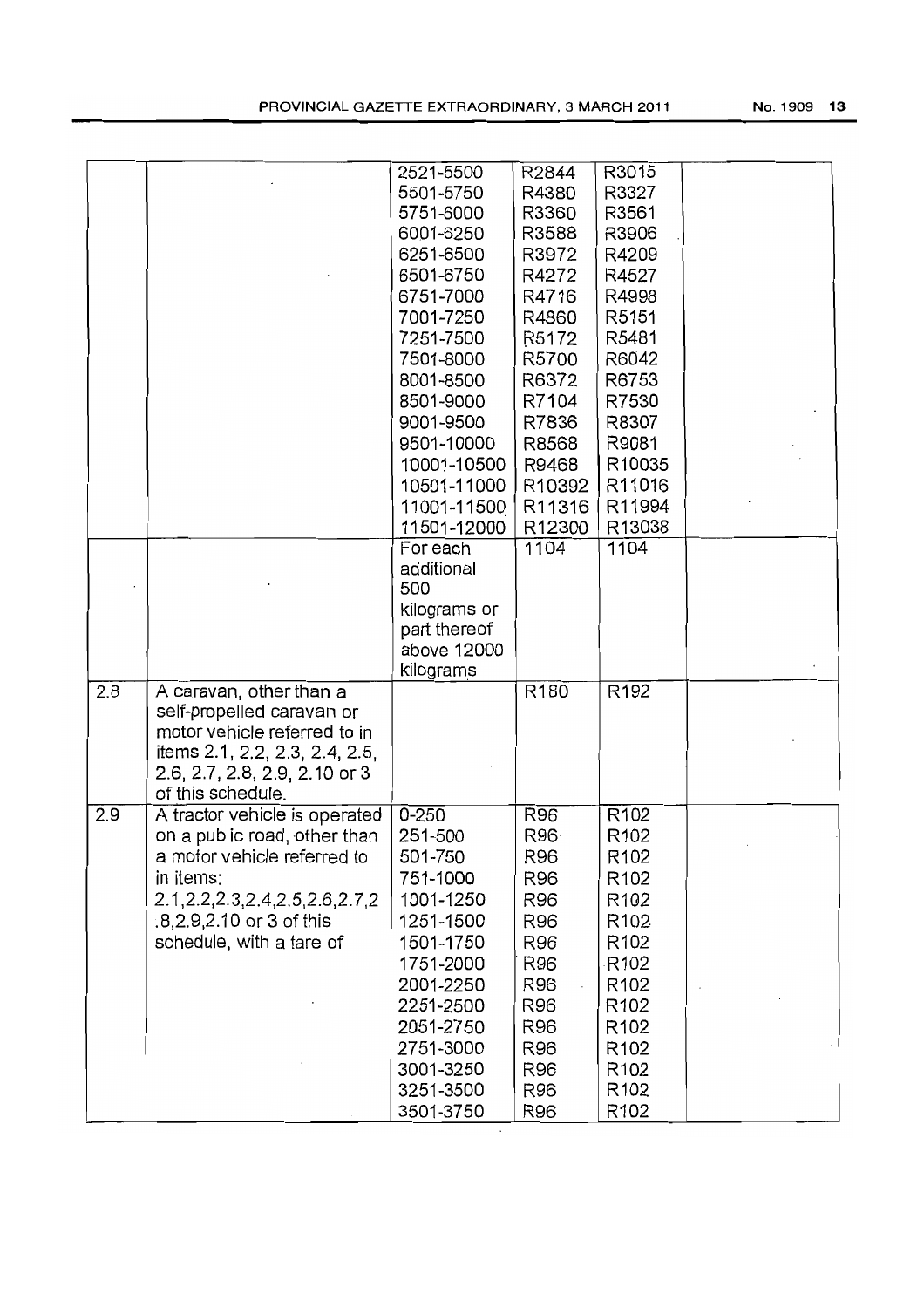|      |                                       | 3751-4000<br>4001-4250 | <b>R96</b><br>R96 | R <sub>102</sub><br>R <sub>102</sub> |  |
|------|---------------------------------------|------------------------|-------------------|--------------------------------------|--|
|      |                                       | 4251-4500              | R96               | R <sub>102</sub>                     |  |
|      |                                       |                        | <b>R96</b>        | R102                                 |  |
|      |                                       | 4501-4750              |                   |                                      |  |
|      |                                       | 4751-5000              | R96               | R <sub>102</sub>                     |  |
|      |                                       | 5001-5250              | R96               | R <sub>102</sub>                     |  |
|      |                                       | 2521-5500              | R96               | R <sub>102</sub>                     |  |
|      |                                       | 5501-5750              | R96               | R <sub>102</sub>                     |  |
|      |                                       | 5751-6000              | <b>R96</b>        | R <sub>102</sub>                     |  |
|      |                                       | 6001-6250              | R96               | R <sub>102</sub>                     |  |
|      |                                       | 6251-6500              | R96               | R <sub>102</sub>                     |  |
|      |                                       | 6501-6750              | R96               | R <sub>102</sub>                     |  |
|      |                                       | 6751-7000              | R96               | R <sub>102</sub>                     |  |
|      |                                       | 7001-7250              | R96               | R <sub>102</sub>                     |  |
|      |                                       | 7251-7500              | R96               | R <sub>102</sub>                     |  |
|      |                                       | 7501-8000              | R96               | R <sub>102</sub>                     |  |
|      |                                       | 8001-8500              | R96               | R <sub>102</sub>                     |  |
|      |                                       | 8501-9000              | R96               | R <sub>102</sub>                     |  |
|      |                                       | 9001-9500              | <b>R96</b>        | R <sub>102</sub>                     |  |
|      |                                       | 9501-10000             | <b>R96</b>        | R <sub>102</sub>                     |  |
|      |                                       | 10001-10500            | R96               | R <sub>102</sub>                     |  |
|      |                                       | 10501-11000            | R96               | R <sub>102</sub>                     |  |
|      |                                       | 11001-11500            | R96               | R <sub>102</sub>                     |  |
|      |                                       | 11501-12000            | R432              | R459                                 |  |
|      |                                       | For each               | R408              | R408                                 |  |
|      |                                       | additional             |                   |                                      |  |
|      |                                       | 500                    |                   |                                      |  |
|      |                                       | kilograms or           |                   |                                      |  |
|      |                                       | part thereof           |                   |                                      |  |
|      |                                       | above 12000            |                   |                                      |  |
|      |                                       | kilograms              |                   |                                      |  |
| 2.10 | A trailer other than a motor          | $0 - 250$              | R126              | R135                                 |  |
|      | vehicle referred to in items          | 251-500                | 138               | R147                                 |  |
|      | 2.1 <sub>1</sub>                      | 501-750                | 150               | R <sub>159</sub>                     |  |
|      | 2.3, 2.4, 2.5, 2.6, 2.7, 2.8, 2.9, 2. | 751-1000               | 192               | R <sub>204</sub>                     |  |
|      |                                       |                        |                   | R228                                 |  |
|      |                                       |                        |                   |                                      |  |
|      | .10 or 3 of this schedule,            | 1001-1250              | 216               |                                      |  |
|      | with a tare of:                       | 1251-1500              | 264               | R <sub>279</sub>                     |  |
|      |                                       | 1501-1750              | 312               | R330                                 |  |
|      |                                       | 1751-2000              | 378               | R402                                 |  |
|      |                                       | 2001-2250              | 276               | R597                                 |  |
|      |                                       | 2251-2500              | R576              | R612                                 |  |
|      |                                       | 2051-2750              | R630              | R669                                 |  |
|      |                                       | 2751-3000<br>3001-3250 | R780<br>R852      | R828<br>R903                         |  |

**14** No. 1909 PROVINCIAL GAZETTE EXTRAORDINARY. 3 MARCH 2011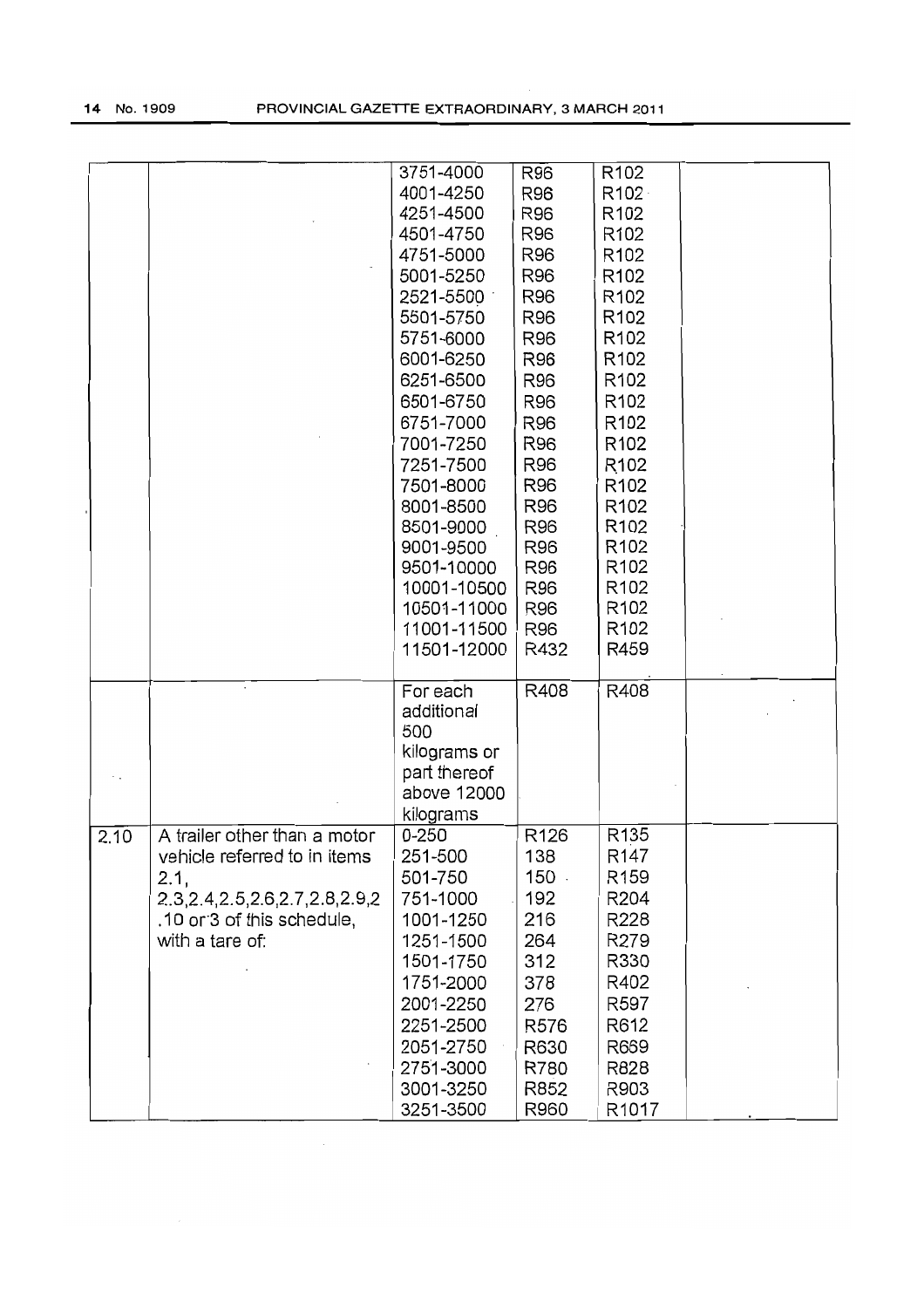| License fees for specially<br>classified motor vehicles | 1100111500-<br>11501-12000<br>Foreach<br>additional<br>500<br>kilograms or<br>part thereof<br>above 12000<br>kilograms | 11316<br>12300<br>R1104<br>R90                                                                                                                                                        | R11994<br>R13038<br>R1104<br>R90                                                                                                            | Reg 21                                                                                                                                    |                  |
|---------------------------------------------------------|------------------------------------------------------------------------------------------------------------------------|---------------------------------------------------------------------------------------------------------------------------------------------------------------------------------------|---------------------------------------------------------------------------------------------------------------------------------------------|-------------------------------------------------------------------------------------------------------------------------------------------|------------------|
|                                                         |                                                                                                                        |                                                                                                                                                                                       |                                                                                                                                             |                                                                                                                                           |                  |
|                                                         |                                                                                                                        |                                                                                                                                                                                       |                                                                                                                                             |                                                                                                                                           |                  |
|                                                         |                                                                                                                        |                                                                                                                                                                                       |                                                                                                                                             |                                                                                                                                           |                  |
|                                                         |                                                                                                                        |                                                                                                                                                                                       |                                                                                                                                             |                                                                                                                                           |                  |
|                                                         |                                                                                                                        |                                                                                                                                                                                       |                                                                                                                                             |                                                                                                                                           |                  |
|                                                         |                                                                                                                        |                                                                                                                                                                                       |                                                                                                                                             |                                                                                                                                           |                  |
|                                                         |                                                                                                                        |                                                                                                                                                                                       |                                                                                                                                             |                                                                                                                                           |                  |
|                                                         |                                                                                                                        |                                                                                                                                                                                       |                                                                                                                                             |                                                                                                                                           |                  |
|                                                         |                                                                                                                        |                                                                                                                                                                                       |                                                                                                                                             |                                                                                                                                           |                  |
|                                                         |                                                                                                                        |                                                                                                                                                                                       |                                                                                                                                             |                                                                                                                                           |                  |
|                                                         |                                                                                                                        |                                                                                                                                                                                       |                                                                                                                                             |                                                                                                                                           |                  |
|                                                         | 1050111000-                                                                                                            | R10392                                                                                                                                                                                |                                                                                                                                             |                                                                                                                                           |                  |
|                                                         |                                                                                                                        |                                                                                                                                                                                       |                                                                                                                                             |                                                                                                                                           |                  |
|                                                         |                                                                                                                        |                                                                                                                                                                                       |                                                                                                                                             |                                                                                                                                           |                  |
|                                                         | 8501-9000                                                                                                              | R7104                                                                                                                                                                                 | R7530                                                                                                                                       |                                                                                                                                           |                  |
|                                                         | 8001-8500                                                                                                              | R6372                                                                                                                                                                                 | R6753                                                                                                                                       |                                                                                                                                           |                  |
|                                                         | 7501-8000                                                                                                              | R5700                                                                                                                                                                                 | R6042                                                                                                                                       |                                                                                                                                           |                  |
|                                                         |                                                                                                                        | R5172                                                                                                                                                                                 |                                                                                                                                             |                                                                                                                                           |                  |
|                                                         |                                                                                                                        |                                                                                                                                                                                       |                                                                                                                                             |                                                                                                                                           |                  |
|                                                         |                                                                                                                        |                                                                                                                                                                                       |                                                                                                                                             |                                                                                                                                           |                  |
|                                                         |                                                                                                                        |                                                                                                                                                                                       |                                                                                                                                             |                                                                                                                                           |                  |
|                                                         |                                                                                                                        |                                                                                                                                                                                       |                                                                                                                                             |                                                                                                                                           |                  |
|                                                         | 5751-6000                                                                                                              | R3360                                                                                                                                                                                 | R3561                                                                                                                                       |                                                                                                                                           |                  |
|                                                         | 5501-5750                                                                                                              | R4380                                                                                                                                                                                 | R3327                                                                                                                                       |                                                                                                                                           |                  |
|                                                         | 2521-5500                                                                                                              | R2844                                                                                                                                                                                 | R3015                                                                                                                                       |                                                                                                                                           |                  |
|                                                         | 5001-5250                                                                                                              | R2556                                                                                                                                                                                 | R2709                                                                                                                                       |                                                                                                                                           |                  |
|                                                         |                                                                                                                        |                                                                                                                                                                                       |                                                                                                                                             |                                                                                                                                           |                  |
|                                                         |                                                                                                                        |                                                                                                                                                                                       |                                                                                                                                             |                                                                                                                                           |                  |
|                                                         |                                                                                                                        |                                                                                                                                                                                       |                                                                                                                                             |                                                                                                                                           |                  |
|                                                         | 3751-4000                                                                                                              | R1224                                                                                                                                                                                 | R1296                                                                                                                                       |                                                                                                                                           |                  |
|                                                         |                                                                                                                        | 3501-3750<br>4001-4250<br>4251-4500<br>4501-4750<br>4751-5000<br>6001-6250<br>6251-6500<br>6501-6750<br>6751-7000<br>7001-7250<br>7251-7500<br>9001-9500<br>9501-10000<br>1000110500- | R <sub>1104</sub><br>R1344<br>R1488<br>R <sub>1620</sub><br>R1680<br>R3588<br>R3972<br>R4272 ·<br>R4716<br>R4860<br>R7836<br>R8568<br>R9468 | R1170<br>R1425<br>R <sub>1578</sub><br>R <sub>1716</sub><br>R1782<br>R3906<br>R4209<br>R4527<br>R4998<br>R5151<br>R5481<br>R8307<br>R9081 | R10035<br>R11016 |